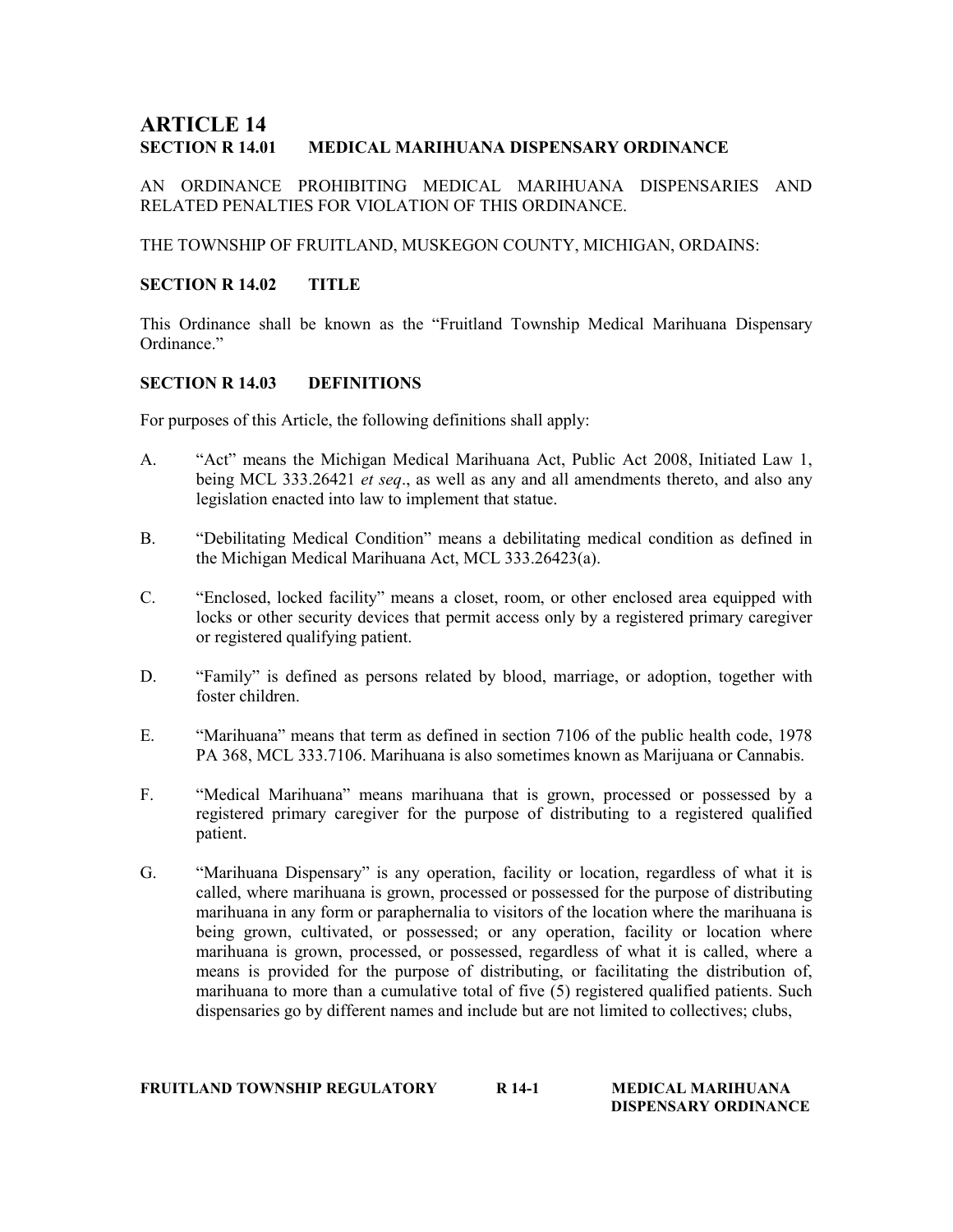cooperative grow facilities, smokehouses, compassion centers and the like. A marihuana dispensary does not include the lawful dispensation of marihuana by a registered primary caregiver personally dispensing to not more than five (5) registered qualifying patients so long as the primary caregiver personally delivers the lawful amount of marihuana to the registered qualifying patient for medical use to the place where the registered qualifying patient resides and is done in full compliance with the Fruitland Township Zoning Ordinance, The Act, and all applicable Michigan and federal laws and regulations.

- H. "Medical Use" is the acquisition, possession, cultivation, manufacture, use, internal possession, delivery, transfer or transportation of marihuana or paraphernalia relating to the administration of marihuana to treat or alleviate a qualifying patient's debilitating medical condition or symptoms associated with the debilitating medical condition, as defined by The Act.
- I. "Primary caregiver" means a person who is at least 21 years old and who has agreed to assist with a patient's medical use of marihuana and who has never been convicted of a felony involving illegal drugs.
- J. "Qualifying patient" means a person who has been diagnosed by a physician as having a debilitating medical condition.
- K. "Residential Premises" is any building, its accessories and appurtenances, and the real property upon which such structures are located, which is occupied as a home, legal residence or sleeping place, either permanently or transiently and by reference includes the definition of "dwelling" as set forth in the Fruitland Township Zoning Ordinance.
- L. "Registered Primary Caregiver" means a primary caregiver who has been issued a registry identification card by the Michigan state department of community health pursuant to The Act and/or the administrative rules promulgated thereunder.
- M. "Registered Qualifying Patient" means a qualifying patient who has been issued a registry identification card by the Michigan state department of community health pursuant to The Act and/or the administrative rules promulgated thereunder.
- N. "Township" means Fruitland Township, Muskegon County, State of Michigan.

#### SECTION R 14.04 PURPOSE AND INTENT

- A. Voters in the State of Michigan approved a referendum authorizing the use of marihuana ("marihuana") for certain medical conditions, being the Michigan Medical Marihuana Act, MCL 333.26421, et seq. ("The Act").
- B. The specified intent of The Act is to enable certain identified persons who comply with the registration provisions of The Act to acquire, possess, cultivate, grow and use medical marihuana, as well as to assist specifically registered individuals identified in The Act without being subject to criminal prosecution under state law in limited, specific circumstances.

#### FRUITLAND TOWNSHIP REGULATORY R 14-2 MEDICAL MARIHUANA DISPENSARY ORDINANCE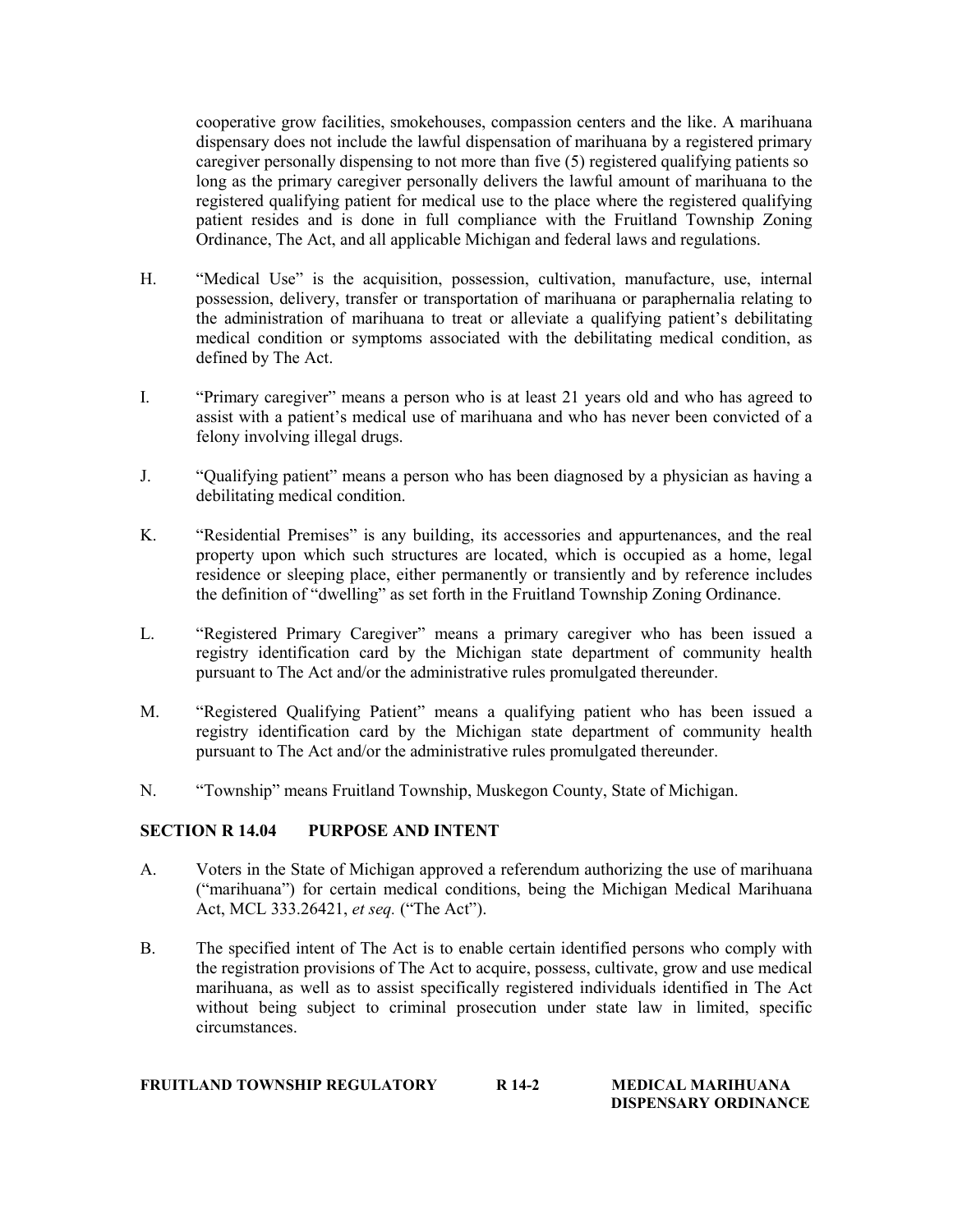- C. Despite the specific provisions of The Act, MCL 333.26421, et seq. fails to regulate many aspects associated with the possession and use of medical marihuana, including, but not limited to, locations and methods of distribution, sale, processing, use and ingestion of medical marihuana.
- D. If not closely monitored or regulated, the presence of marihuana, even for the purposes specified by The Act, may present an increase of illegal conduct and/or activity which adversely affects the health, safety and welfare of the residents of Fruitland Township.
- E. Furthermore, the unregulated distribution, sale, processing, use and ingestion of medical marihuana can create many problems in areas adjacent thereto, including threats to public peace.

## SECTION R 14.05 SCOPE

- A. This ordinance is meant to proscribe marihuana dispensaries, collectives, clubs, cooperative grow facilities, smokehouses, compassion centers and the like, whether fixed or mobile and whether for-profit or non-profit, from being operated within the Township.
- B. So long as performed in a location and manner authorized by this ordinance, nothing herein shall be read to prevent the dispensation of marihuana by a registered primary caregiver who is personally dispensing to not more than five (5) registered qualified patients in strict accordance with The Act; nor to prevent smoking, consuming or ingesting marihuana by a registered qualified patient in strict accordance with The Act; nor to prevent a person authorized by The Act from possessing in an enclosed, locked facility an amount of medical marihuana authorized by The Act.

#### SECTION R 14.06 PROHIBITION OF MARIHUANA DISPENSARIES

- A. It shall be unlawful for any person or entity to operate any marihuana dispensary, collective, club, cooperative growing facility, smokehouse, compassion center and the like, or other similar facility that meets the definition of Marihuana Dispensary in Section 14.03, G., above.
- B. It shall be unlawful for any person or entity to join as a member, employee, contractor, agent, volunteer, or participate in any other manner or capacity, in any facility or operation identified in section 14.06, A., above.
- C. It shall be unlawful for any person or entity to frequent, patronize, obtain or purchase marihuana from any facility or operation identified in Section 14.06, A., above.

## SECTION R 14.07 LOCATION AND MANNER OF USE AND DISTRIBUTION OF MEDICAL MARIHUANA FOR MEDICAL USE

A. Unless the registered qualifying patient legally resides with the registered primary caregiver, no use, sale, delivery nor distribution of marihuana in any form shall be conducted on or within the residential premises of the registered primary caregiver.

| <b>FRUITLAND TOWNSHIP REGULATORY</b> | R 14-3 | <b>MEDICAL MARIHUANA</b>    |
|--------------------------------------|--------|-----------------------------|
|                                      |        | <b>DISPENSARY ORDINANCE</b> |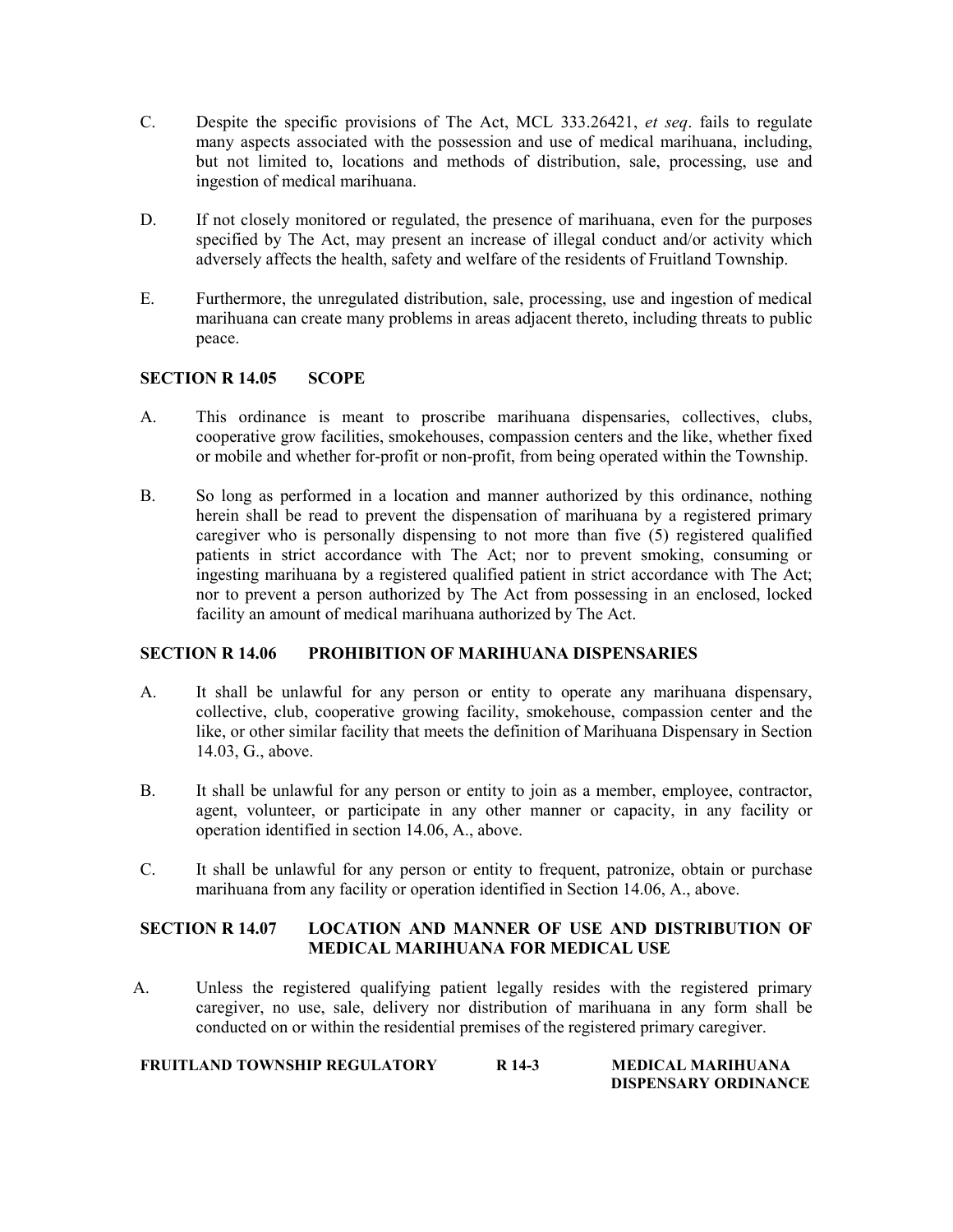- B. The growing, processing, distribution, sale and handling of medical marihuana for medical use shall comply at all times and all circumstances with The Act and any applicable regulations or requirements by the Michigan Department of Community Health or any other Michigan agency.
- C. Not more than one (1) primary caregiver shall be permitted to grow, process, handle or distribute medical marihuana at or from a given residential premises.
- D. All medical marihuana shall be contained within the primary caregiver's residential premises (except when being delivered by the primary caregiver to a qualifying patient off site) and in an enclosed, locked facility inaccessible on all sides and equipped with locks or other security devices that permit access only by the registered primary caregiver. Any person under eighteen (18) years old shall not have any access to any medical marihuana.
- E. No on-site consumption or smoking of marihuana is allowed within the residential premises (or on the lot or parcel) of a primary caregiver except for any medical marihuana consumption by the primary caregiver himself/herself if he/she is a qualifying patient and in full compliance with The Act.
- F. No medical marihuana shall be grown, processed or handled at, from or through the residential premises of the primary caregiver beyond that which is needed or allowed by law (whichever is less) for the qualifying patients of that particular primary caregiver.
- G. No sign identifying the dwelling as being a place where medical marihuana is grown, sold, processed, kept, or distributed shall be visible outside of the residential premises or within any of the windows of the residential premises.
- H. A registered primary caregiver may grow and process medical marijuana only upon or within his or her residential premises and only for his or her registered qualified patients so long as performed in compliance with this ordinance and The Act.
- I. Only residential premises may be utilized for the cultivation, use, sale, delivery, processing, and distribution of marihuana for medical use. Residential premises upon or within which marihuana is grown or processed for medical use must meet the following requirements. The registered primary caregiver shall be responsible (and shall be deemed to be in violation of this Ordinance) for any violation of this Ordinance or The Act. A registered primary caregiver residential premises hereunder must:
	- 1. Be the registered primary caregiver's residential dwelling, defined as a detached single-family residential dwelling. No apartment building, multi-family residential building or similar housing building or development may be utilized to grow or process marihuana by a registered primary caregiver;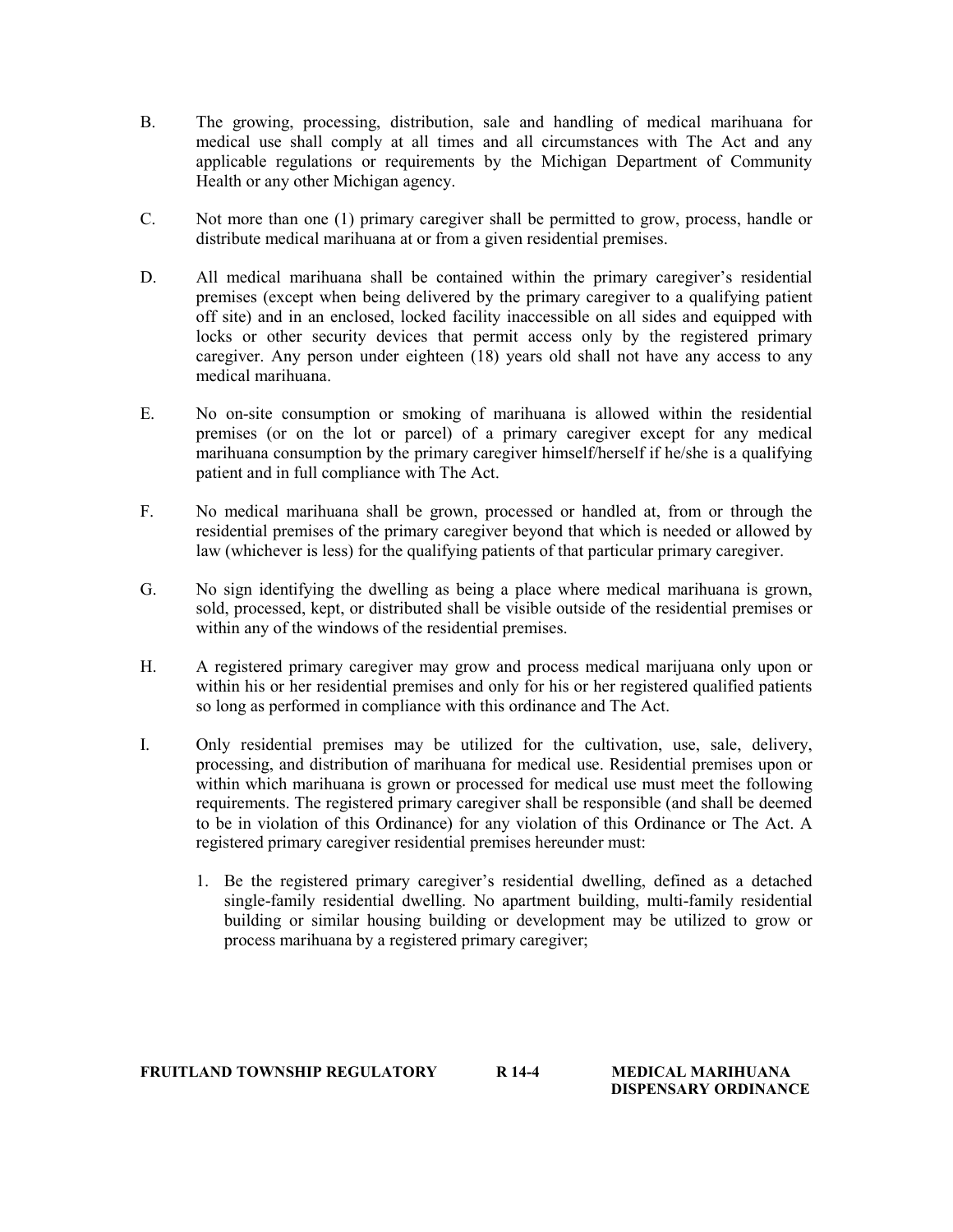- 2. Be occupied only by the registered primary caregiver and family of the registered primary caregiver. No persons outside of immediate family may reside upon a residential premises used to grow and process marihuana for registered qualified patients;
- 3. Be used primarily as a dwelling. Use of the residential premises for marihuana growth and processing shall be clearly incidental and subordinate to its use for singlefamily residential purposes, with no more than 25% of the gross finished area of the dwelling utilized for marihuana growth and processing;
- 4. No qualifying patient shall visit, come to or be present at the residence of the primary caregiver to purchase, smoke, consume, obtain or receive possession of any marihuana; rather, the primary caregiver must personally deliver any marihuana to a qualifying patient at the residence of that qualifying patient;
- 5. No person shall deliver marihuana to a qualifying patient other than the primary caregiver for that qualifying patient. The primary caregiver must personally deliver the marihuana to his/her qualifying patient;
- 6. There shall be no visible change to the outside appearance of the primary caregiver's residence or other visible evidence of the conduct of the medical marihuana operation occurring inside the dwelling;
- 7. Show no signs or visible indications that medical marihuana is grown or processed therein; lighting, marihuana plants, paraphernalia, signage and growing apparatuses may not be visible from outside the residential premises;
- 8. Be equipped with an enclosed, locked facility inaccessible on all sides and equipped with locks or other security devices that permit access only to the registered primary caregiver. Except when being delivered or ingested in accordance with this ordinance and The Act, any and all marihuana in any stage of growth or form whatsoever must be contained within said enclosed, locked area and accessed only by the registered primary caregiver;
- 9. Not interfere in any way with the use and enjoyment of surrounding property. No equipment or processes utilized in growing, processing or handling medical marihuana which creates noise, vibration, glare, light, fumes, odors or electrical interference may be detectable to the normal senses from outside the residential premises. No equipment or process shall be used which creates visual or audible interference with any radio, television or similar receiver off the premises or which causes fluctuation of line voltage off the premises;
- 10. Be located more than 1,000 feet from any half-way house, correctional facility, college, trade or vocational school, public park, child daycare center, foster care center, school, church or library as defined by Michigan law. This ensures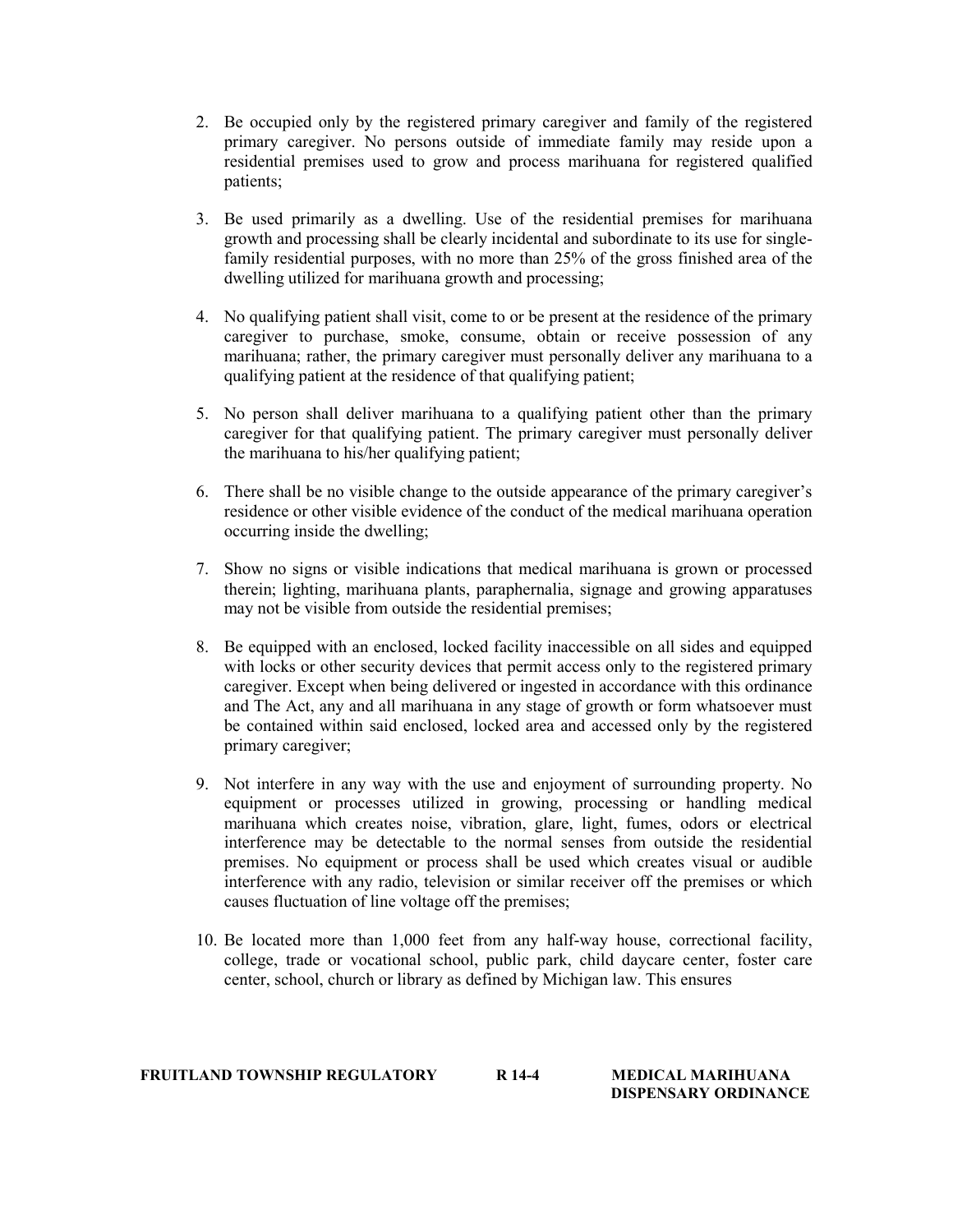community compliance with federal "Drug-Free School Zone" requirements and minimizes negative impacts to the health, safety, and welfare of the community. Measurements shall be taken from the outside parameter of the residential dwelling (or accessory building) within which medical marihuana is being grown and the surrounding property lines.

J. A registered primary caregiver must personally deliver any medical marihuana to his or her registered qualifying patient(s) at the residence of the registered qualifying patient(s). Under no circumstances may anyone other than the registered primary caregiver of the registered qualifying patient deliver medical marihuana to a registered qualifying patient; nor may a registered qualifying patient leave his or her place of residence for the purpose of receiving marihuana from the registered primary caregiver.

## SECTION R 14.08 REGISTERED QUALIFYING PATIENTS

- A. Medical marihuana may not be used or ingested outdoors or in any public place.
- B. A registered qualifying patient who relies on a registered primary caregiver for his or her supply of medical marihuana may only receive medical marihuana by delivery to the registered qualifying patient's legal residence and only from his or her registered primary caregiver. It is unlawful to purchase or otherwise obtain medical marihuana from any source not registered and authorized under The Act to dispense medical marihuana to that particular person.
- C. A registered qualifying patient who has not specified that a primary caregiver will be allowed to grow or process marihuana on his or her behalf, as authorized by The Act, may grow and process marihuana for his or her personal use within his or her residential premises so long as:
	- 1. The residential premises is equipped with an enclosed, locked facility inaccessible on all sides and equipped with locks or other security devices that permit access only to the registered qualifying patient. Except when being ingested in accordance with this ordinance and The Act, any and all medical marihuana in any stage of growth or form whatsoever must be contained within said enclosed, locked area and accessed only by the registered qualifying patient;
	- 2. There are no outward signs or visible indications that medical marihuana is grown or processed therein; lighting, marihuana plants, paraphernalia, signage and growing apparatuses may not be visible from outside the residential premises;
	- 3. There is not any interference in any way with the use and enjoyment of surrounding property. There can be no equipment or processes utilized in growing, processing or handling medical marihuana which create noise, vibration, glare, light, fumes, odors or electrical interference which are detectable to the normal senses from outside the residential premises. No equipment or process shall be used which creates visual or audible interference with any radio, television or similar receiver off the premises or which causes fluctuation of line voltage off the premise; and

#### FRUITLAND TOWNSHIP REGULATORY R 14-5 MEDICAL MARIHUANA DISPENSARY ORDINANCE